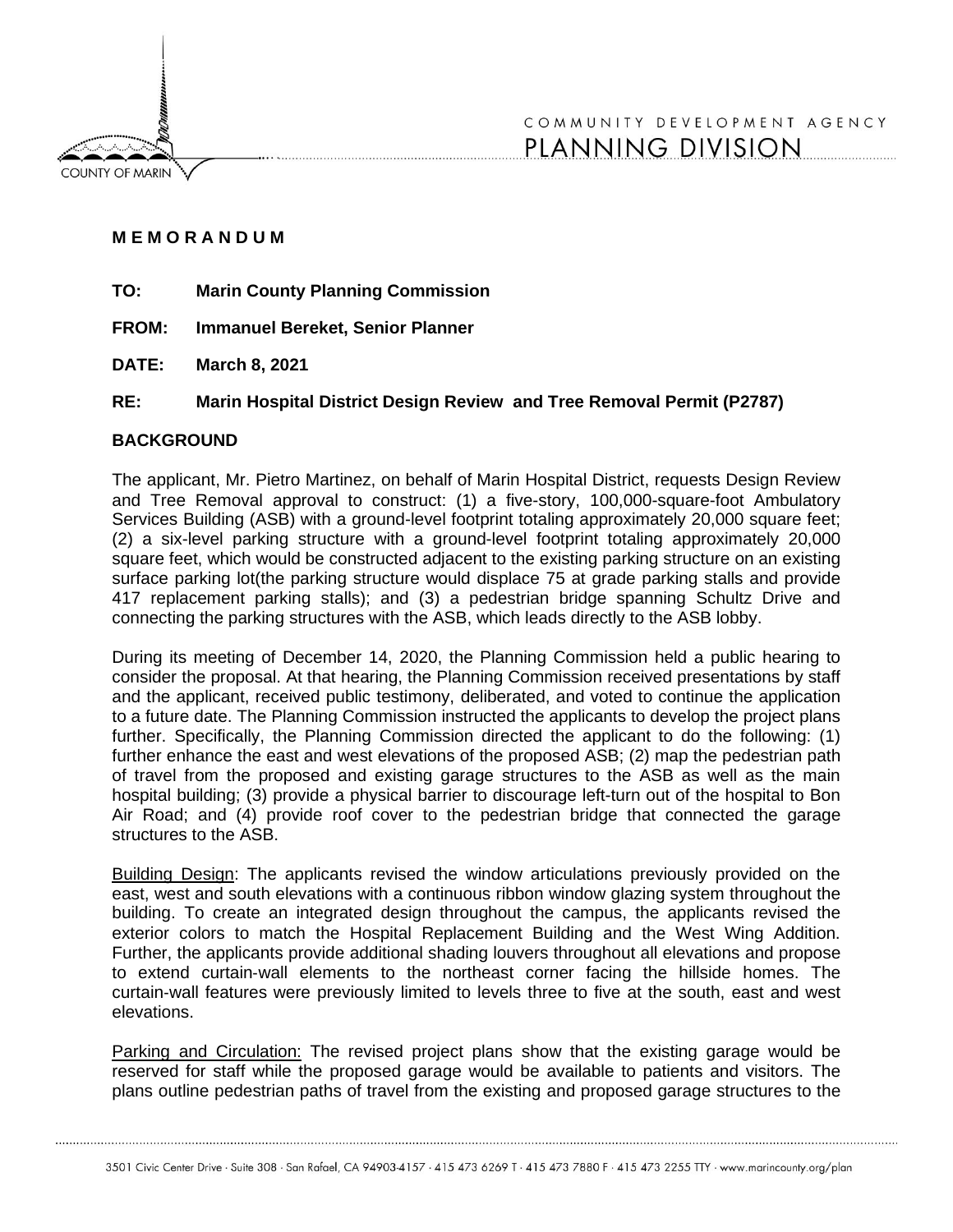different buildings on campus. A pedestrian bridge is proposed to connect the garage to the ASB, minimizing pedestrian and vehicular interference while improving on-site circulation. The separation of the employee parking from visitors is appropriate because employees are likely to park their vehicles for the duration of their shifts, while the visitors are likely to use the parking structures on a short-term basis. Additionally, previous approvals include significant off-site improvements, including a mid-block crossing, landscaping in the median located along Bon Air Road, an ADA compliant path of travel from the existing bus stops to the proposed hospital entrances.

Left Hand Turn onto Bon Air: The applicants presented two options to discourage left turns out of the hospital onto Bon Air Road from the exit south of the ASB. Option One is to extend raised curb in a manner that would prevent left turns by directing traffic to turn right, while Option Two involves installing bollards to prevent left turns. The Department of Public Works has reviewed both options and has expressed a preference for Option Two, although Option One would be more attractive.

Pedestrian access from structure to hospital. A pedestrian bridge is proposed to connect the garage to the ASB. The bridge will be made of steel and concrete and would connect at the second level. It will be painted in a light color to mimic the rest of the hospital color scheme. The applicants have clarified the proposal to indicate that the bridge will be provided with a metal roof for weather protection.

# **RECOMMENDATION**

Staff recommends that the Planning Commission review the administrative record, conduct a public hearing, and approve the Marin Hospital District Design Review for the ASB and second hillside parking garage based on the findings and subject to the conditions contained in the attached Resolution.

Attachments:

- 1. Recommended Resolution
- 2. Applicant's response with exhibits
- 3. Revised drawings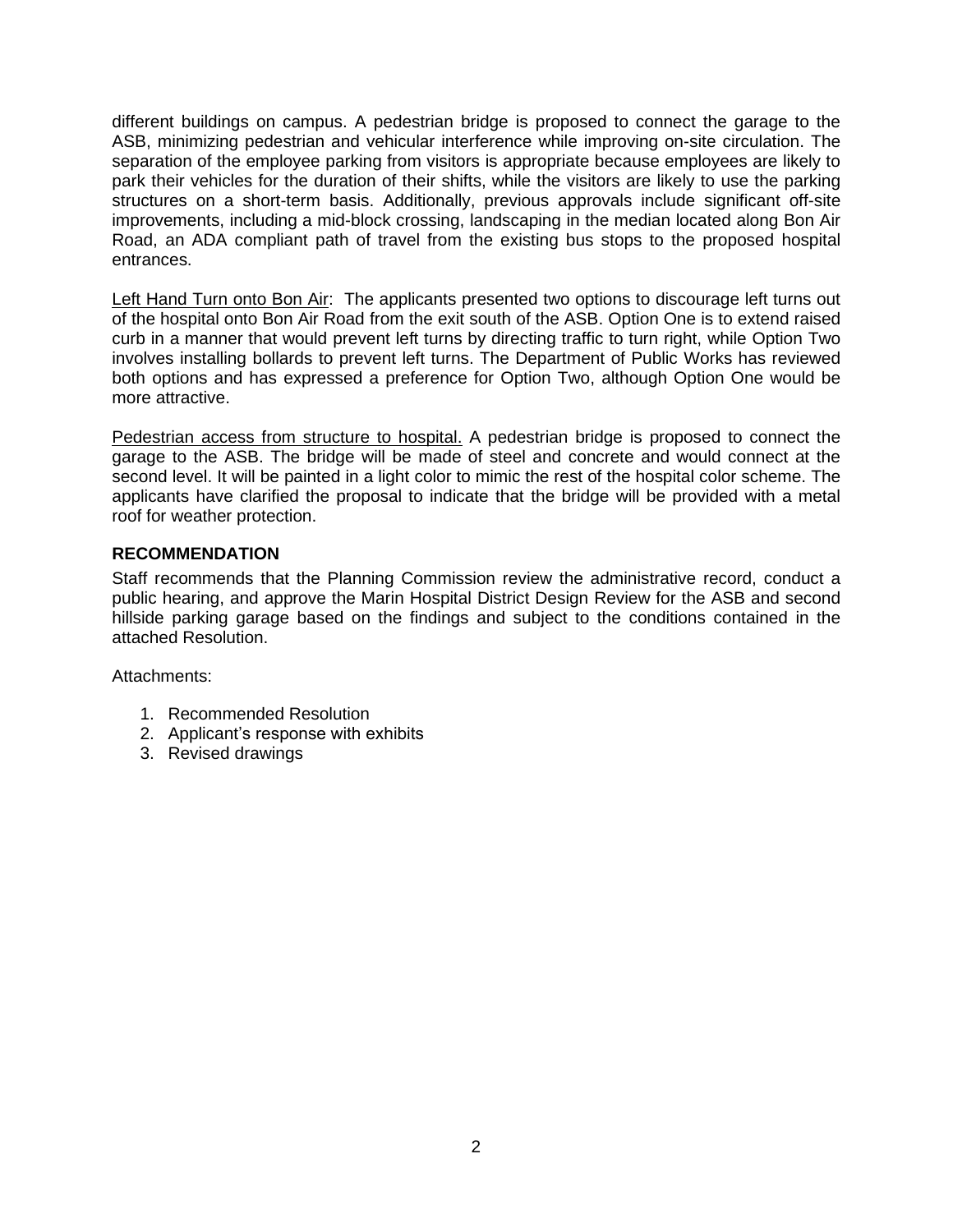#### **MARIN COUNTY PLANNING COMMISSION**

#### **RESOLUTION NO. \_\_\_\_\_\_\_\_ A RESOLUTION APPROVING THE MARIN HOSPITAL DISTRICT AMBULATORY SERVICES BUILDING DESIGN REVIEW AND TREE REMOVAL PERMIT 250 BON AIR ROAD, GREENBRAE ASSESSOR'S PARCELS 022-010-37 AND 022-060-22**

\* \* \* \* \* \* \* \* \* \* \* \* \* \* \* \* \* \* \* \* \* \* \* \*

#### **SECTION I: FINDINGS**

1. **WHEREAS**, the applicant, Mr. Pietro Martinez, on behalf of Marin Hospital District, requests Design Review and Tree Removal approval to construct: (1) a five-story, 100,000 square-foot Ambulatory Services Building (ASB) with a ground-level footprint totaling approximately 20,000 square feet; (2) a six-level parking structure with a ground-level footprint totaling approximately 20,000 square feet, which would be constructed adjacent to the existing parking structure on an existing surface parking lot (the parking structure would displace 75 at grade parking stalls and provide 417 replacement parking stalls); and (3) a pedestrian bridge spanning Schultz Drive and connecting the parking structures with the ASB, which leads directly to the ASB lobby.

The proposed ASB would reach a maximum height of 72 feet above the surrounding grade, and the rooftop parapet screening the rooftop equipment would reach a maximum height of 86 feet above the surrounding grade. The exterior walls of the ASB would be located over 100 feet from all property lines. The parking structure would measure approximately 57 feet six inches to the sixth level parking deck. It would be topped with an approximately 12 foot six inch high solar array partially covering the roof parking area. As measured to the solar array cover, the parking structure would measure approximately 70 feet above the surrounding grade, and the exterior walls would have the following setbacks: 70 feet from the western front property line and over 100 feet from all other property lines.

The pedestrian bridge would consist of mainly steel and concrete and would span a distance of approximately 140 feet from the proposed parking structure to the second level of the proposed ABS, with a 16-foot clearance from the grade below. It would be 12 feet in width and would be painted white to match the color scheme throughout the hospital campus. Other improvements would also be entailed in this phase, including site grading (roughly 2,300 cubic yards of cut and 1,000 cubic yards of fill) to accommodate the new parking garage and ASB, tree removal, onand off-site landscaping, lighting, and wayfinding and identification signs. Landscaping would feature a combination of a variety of ground cover shrubs, ornamental trees, and maple trees, which and would be planted on-site as well as in a planting strip between the sidewalk and Bon Air Road, as well as and the median on Bon Air Road. The project would remove trees that are located on areas where the proposed garage and ASB would be constructed. Additionally, trees that are in fair to poor health throughout the campus parking lot would be removed and replaced with native trees. A total of 71 trees would be removed, of which five are marked as protected/heritage trees. Of those five protected/heritage trees, only two qualify as being in "good" and "fair health" and require replacement. The project will exceed this requirement by providing a total of 21 new trees, including Coast Live Oak, Redwood and Western Redbuds.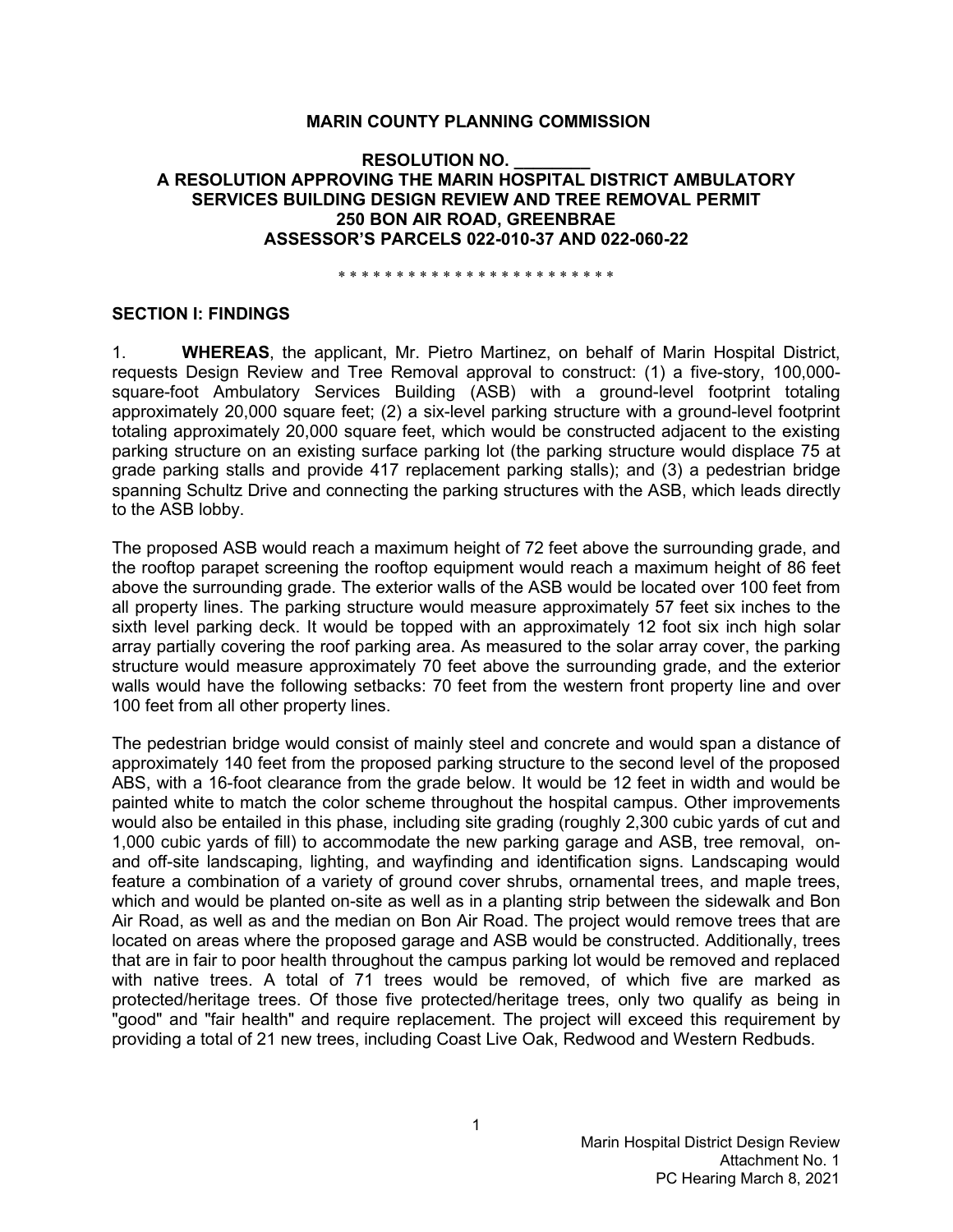The property is located at 250 Bon Air Road, Kentfield, further identified as Assessor's Parcel 022-010-37 and 022-060-22.

2. **WHEREAS**, the Marin Healthcare District adopted an EIR and subsequent addenda to the EIR prepared by the consulting firm Environmental Science Associates, which incorporated mitigation measures into the project. A second EIR addendum was completed in April 2015, which addressed modifications made to the project in 2015. As modified by the EIR addenda, all mitigations will be implemented by the Marin Healthcare District as approved.

3. **WHEREAS**, on December 14, 2020, the Marin County Planning Commission held a duly noticed public hearing to take public testimony, considered the project, and continued the application to a future Planning Commission hearing.

4. **WHEREAS**, on March 8, 20021, the Marin County Planning Commission held a duly noticed public hearing to take public testimony and consider the project.

5. **WHEREAS**, the project is consistent with the goals and policies of the Marin Countywide Plan for the following reasons:

- **A.** The project is consistent with the CWP woodland preservation policy (BIO-1.3) because it would not entail the irreplaceable removal of a substantial number of mature, native trees. As documented in the arborist report prepared by Urban Forestry Associates, Inc., dated December 15, 2019, seven protected trees are located within the area of disturbance for the proposed ASB. An unhealthy Coastal Live Oak (*Quercus agrifolia*) and a dead Cypress (*Chamaecyparis obtusa*) will be removed and replaced. The remaining trees will be provided with protection measures during construction.
- **B.** The project is consistent with the CWP special-status species protection policy (BIO-2.2) because the subject property does not provide habitat for special-status species of plants or animals.
- **C.** The project is consistent with the CWP natural transition and connection policies (BIO 2.3 and BIO 2.4) because it would not substantially alter the margins along riparian corridors, wetlands, bay lands, or woodlands.
- **D.** The project is consistent with the CWP stream and wetland conservation policies (BIO-3.1 and CWP BIO-4.1) because the proposed development would not encroach into any Stream Conservation Areas or Wetland Conservation Areas.
- **E.** The project is consistent with CWP water quality policies and would not result in substantial soil erosion or discharge of sediments or pollutants into surface runoff (WR-1.3, WR-2.2, WR-2.3) because the grading and drainage improvements would comply with the Marin County standards and best management practices required by the Department of Public Works.
- **F.** The project is consistent with CWP seismic hazard policies (CWP Policies EH-2.1, EH-2.3, and CD-2.8) because it would be constructed in conformance with County earthquake standards, as verified during the Building Permit review process, and the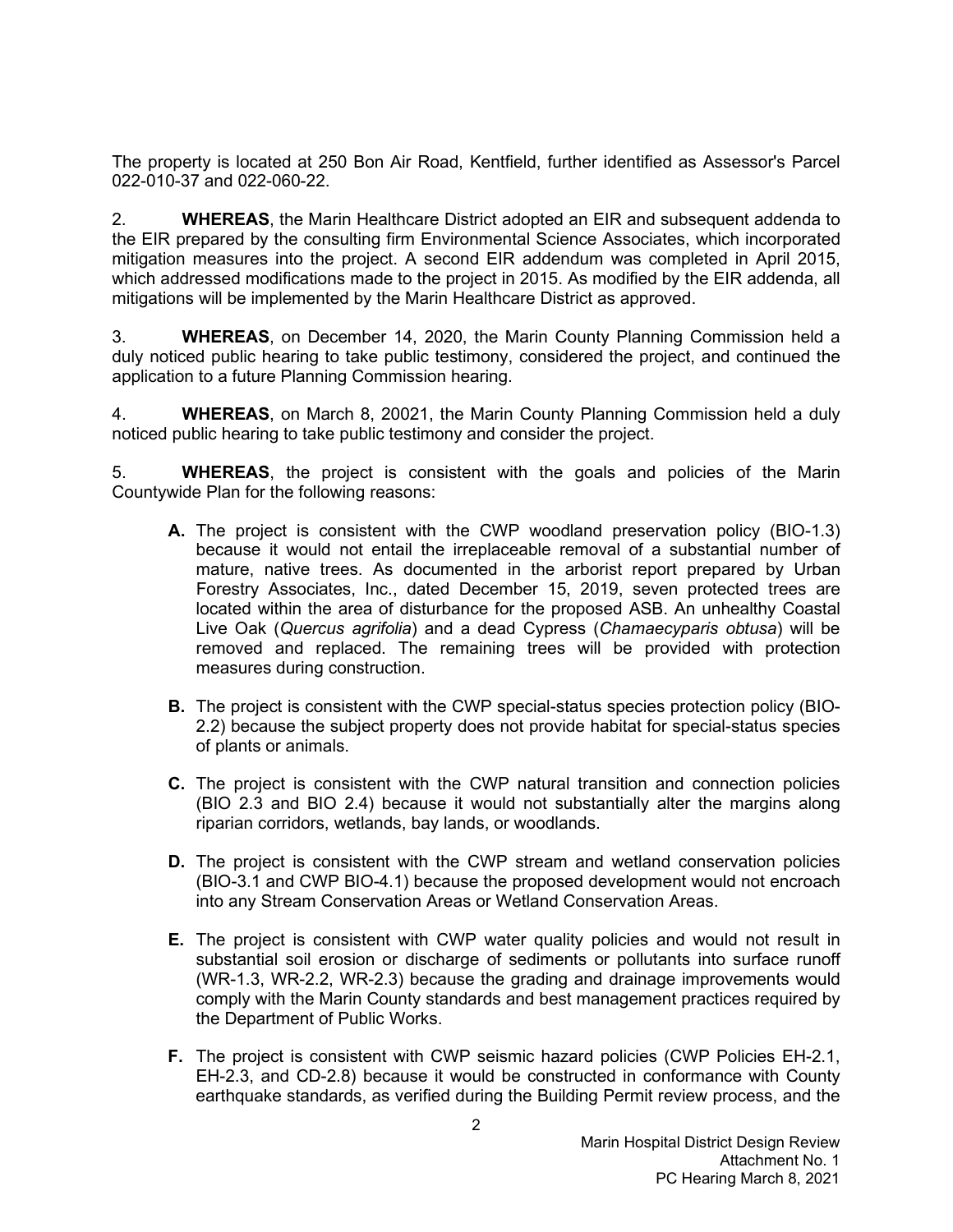subject property is not constrained by unusual geotechnical problems, such as existing fault traces.

- **G.** The project is consistent with CWP fire hazard management policies (EH-4.1, EH-4.2, EH-4.5) because it would meet all fire safety requirements, as verified by the local fire protection district during the review of the Building Permit application.
- **H.** The project is consistent with CWP aesthetic policies and programs (DES-4.1 and DES-4.e) because it would protect scenic quality and views of ridgelines and the natural environment from adverse impacts related to development.
- **I.** The project is consistent with CWP public facilities and design policies and programs (DES 4.b, DES 4.c) because it would fit within the context of the site's institutional use and minimize the perception of mass and bulk.

6. **WHEREAS**, the project is consistent with the goals and policies of the Kentfield/Greenbrae Community Plan. The Community Plan contains "Conservation and Development Standards," of which number 7 (page III-47) applies specifically to Marin General Hospital. "Modifications to Marin General Hospital should be permitted within the following guidelines:

- **A.** The hospital facility should continue to provide comprehensive medical services for Marin County.
- **B.** Building mass should be minimized visually by controlling the size and location of new structures to conform to the terrain. Views from the surrounding single-family neighborhoods, Creekside Park, and the Corte Madera Creek bicycle path should be protected.
- **C.** The garden on the southwest side of the hospital should be preserved if possible.
- **D.** Ample on-site parking must be provided both during and after construction.
- **E.** The lower parking lot should be improved with proper leveling, drainage, and landscaping such that 50% of the paved area will be shaded at mid-day within 15 years of planting."

The proposed project relates only to policies 7 A, B, D, and E. The proposed project would be consistent with Policy A because the development and construction management plan have been specifically prepared to minimize disruption of medical services and maintain an adequate provision of parking during the construction.

The proposed garage and ASB would be consistent with Policy B because both structures utilize the prevailing architectural design language expressed in the hospital campus development. The proposed ASB would be situated on the north side of the hospital's central/east wings and would face Bon Air Road. The window arrangements create relief patterns in the facades and further connect the proposed building to the hospital campus. The proposed ASB building is comparable with the hospital's existing development regarding overall size, height, and form.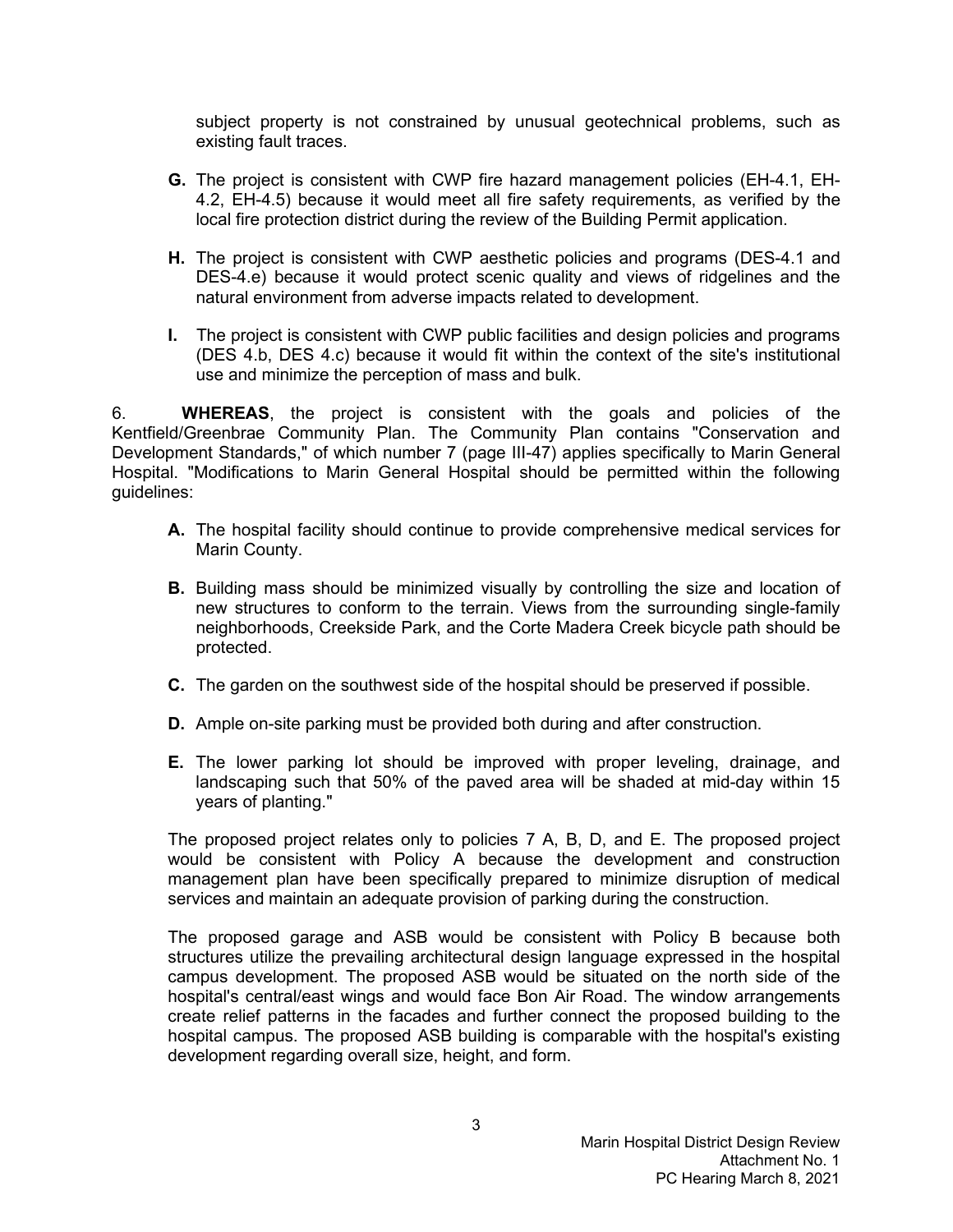Similarly, the proposed hillside garage would not only be attached to the existing hillside garage, but it would also be identical in height, bulk, and mass. Two sides of the garage would be screened from surrounding areas by the existing garage to the east and the retaining wall along the hillside façade. Views of the garage from Bon Air Road will also be screened by existing landscape and vegetation.

The project would also be consistent with Policy D because the proposed garage would be constructed next to the existing garage and in an area that was previously graded for surface parking. The proposed garage would displace 150 at grade surface parking stalls while providing 432 replacement parking stalls (417 in the parking structure and the remaining at grade parking). Construction of the proposed garage would address onsite parking shortfalls for patients, visitors, and staff at Marin General Hospital and reduce parking-related problems in the surrounding neighborhood by providing substantial additional on-site parking near the hospital entrance ASB. Further, it is necessary to build the proposed parking garage because the ASB building will remove existing surface parking spaces. Upon completion, the hospital will provide parking as envisioned on the hospital campus redevelopment plan, which was evaluated in the District's EIR.

The hospital campus would not be able to fully meet Policy E above partially due to existing underground utilities that limit landscaping opportunities and partially due to site constraints in that it is not possible to provide additional landscaping on the paved surface area without permanently removing surface parking and rerouting pedestrian pathways. According to the applicant's analysis, reviewed and confirmed by DPW, strict adherence to Policy E would require permanent removal of at least 37 parking stalls, which would be converted into planters for new trees. This would also require the relocation of existing utilities currently running under the site and serving the hospital, further complicating this project while forcing more hospital users to travel farther from the parking structures. The applicants proposed a solution that would replace the interior parking lot trees that are all generally in poor health with new Coast Live Oaks and implementing a tree management plan to encourage mature growth and larger canopy coverage. This proposal brings the project into general conformance with this policy.

7. **WHEREAS**, the project is consistent with the mandatory findings for Design Review approval (Marin County Code Section 22.42.060).

### **A. The proposed development complies with either the Single-family or Multifamily Residential Design Guidelines, as applicable, and the design and locational characteristics listed in Chapter 22.16 (Planned District Development Standards).**

Neither of the Residential Design Guidelines applies to the project because it is institutional in nature. However, the project is consistent with the Planned District Development Standards because it is designed to avoid adversely affecting natural resources or the local community's character.

The proposed ASB would be situated on the north side of the hospital's central/east wings and would face Bon Air Road. It would provide pedestrian entrances from the surface parking lot facing Bon Air Road and a proposed garage via a pedestrian bridge. All four elevations would feature dual-pane glazed windows, stucco wall finishes, and decorative shading louvers. A curtain-wall element spanning levels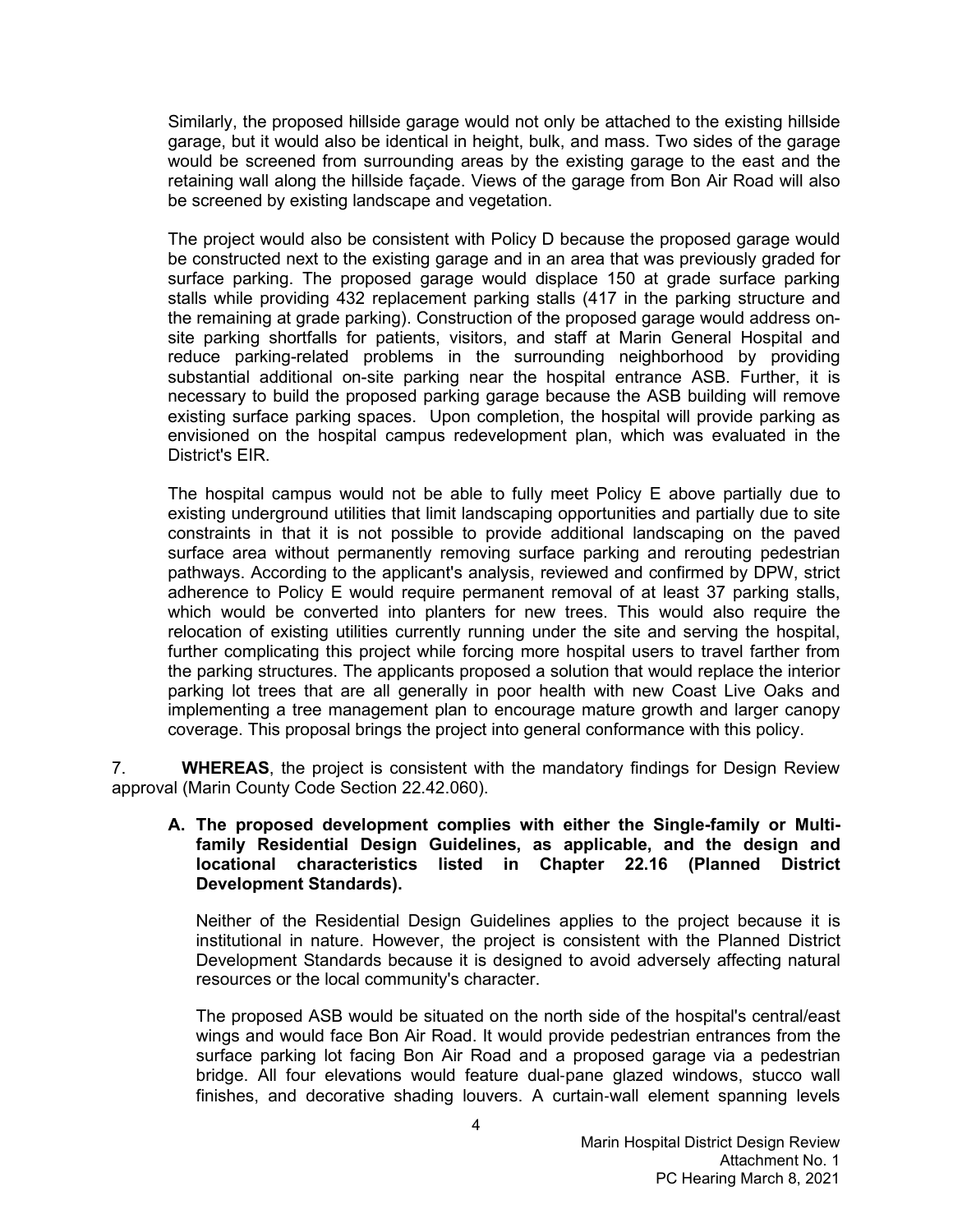three to five at the south, east and west elevations is provided to add architectural interest, similar to the main Hospital Replacement Building and West Wing Addition. The exterior colors and materials are designed to be integrated well into the rest of the campus architectural program. The ASB would be five-stories tall and would be similar in height to the other hospital structures on site.

The proposed six-level parking garage would be attached to the existing garage and would be identical in height, bulk, and mass. Two sides of the garage would be screened from view from surrounding areas by the existing garage to the east and the retaining wall along the hillside (north) façade. The south elevation would be more visible, but mainly from the hospital campus, and the north elevation would be visible from Bon Air Road as well as the hospital campus. The entire north elevation would feature aluminum louvers screening the exterior wall of the garage. The louvers would also assist in screening the interior light from the garage visible from the surrounding area.

A pedestrian bridge is proposed to connect the garage to the ASB. The bridge will be made of steel and concrete and would connect at the second level, turn. It will be painted in white color to mimic the rest of the hospital color scheme.

#### **B. The proposed development provides architectural design, massing, materials, and scale appropriate to and compatible with the site surroundings and the community.**

As discussed above, the proposed ASB would be situated on the north side of the hospital's central/east wings and would face Bon Air Road. The proposed bulk, mass, and materials reflect the prevailing architectural design features expressed in the hospital campus development. The window arrangements create relief patterns in the facades and further connect the proposed building to the hospital campus. The ASB building is compatible with the hospital's existing development regarding overall size, height, and form.

Similarly, the proposed hillside garage would not only be attached to the existing hillside garage, but it would also be identical in height, bulk, and mass. Two sides of the garage would be screened from surrounding areas by the existing garage to the east and the retaining wall along the hillside façade. Views of the garage from Bon Air Road will also be screened by existing and previously mandated tree plantings along the Bon Air Road frontage. Due to the site's steep slope and the location of the garage in a topographic bowl, the development would be appropriate for the site.

#### **C. The proposed development results in site layout and design that will not eliminate significant sun and light exposure or result in light pollution and glare; will not eliminate primary views and vistas; and will not eliminate privacy enjoyed on adjacent properties.**

The ASB building will feature tinted low-emissive dual-pane glazing windows, wall finishes and decorative shading louvers. As a medical office building, the ASB will not be a 24-hour facility. It will typically be open from 7:00 a.m. to 7:00 p.m. Any light pollution during after-hours will be minimal and mainly caused by custodial staff. Most of the offices facing Bon Air Road will be outfitted with shading devices on the interior face (i.e., mecho shades). In addition, the ASB will be LEED Platinum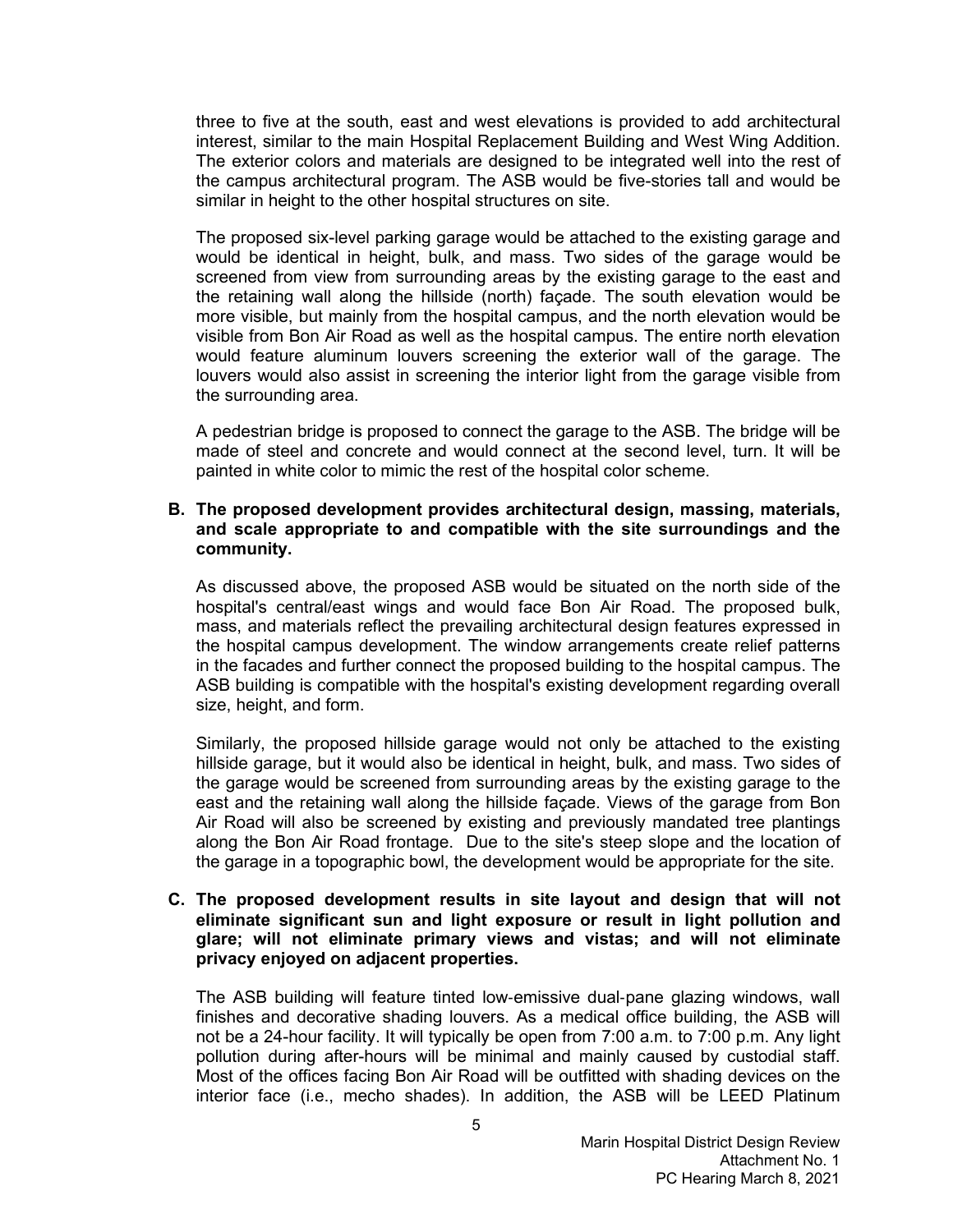certified, where natural daylighting is encouraged and, due to the orientation, this north face is the ideal location for indirect daylight via the glass curtain wall.

Due to the garage's location and orientation on the site, coupled with the distance to other properties surrounding the site, it would not obstruct any views from the surrounding area or affect sun exposure or privacy enjoyed on neighboring properties. The proposed garage is predominately shielded by the existing garage and the hillside facing the nearby residences. The entire north elevation facing Bon Air Road will be fitted with louvers to minimize light glare. Only minor lighting in parking areas will be added as part of this project. Existing site lighting will be removed within the footprints of the proposed structures. The only new lighting to the site will be the building perimeter lighting and lighting to the adjacent garage drop-off round-about.

Further, standard conditions of approval require all exterior lights to be downward directed to avoid unnecessary light pollution. Therefore, the project will not result in development that infringes upon the views, air, light, and privacy currently enjoyed by the surrounding neighbors.

#### **D. The proposed development will not adversely affect and will enhance where appropriate those rights-of-way, streetscapes, and pathways for circulation passing through, fronting on, or leading to the property.**

The ASB and garage would be functionally integrated with the rest of the hospital campus while also being adequately separated from surrounding properties because the hospital campus is surrounded by wooded hillsides to the east and south and by Bon Air Road and Corte Madera Creek to the west. As a result, views from buildings on surrounding properties towards the ASB and Garage would be screened by the topography, existing development, and existing and proposed vegetation.

In addition, the overall hospital campus redevelopment proposal includes landscaping on the campus and along the frontage of the property, providing screening and visual/seasonal interest to the entire campus. The most visible area of landscaping would be along the Bon Air Road frontage, as it is the primary entrance to the hospital, and the areas separating the uphill residences from the garage. Previous Planning Commission approvals allowed tree removal with a replacement plan to further enhance on- and off-site pedestrian experience. To continue the same landscape design along the entire Bon Air frontage and improve the streetscape, a condition of approval is imposed requiring additional trees be planted in the landscaping strip between the sidewalk and the street.

The current project would also enhance access by providing a covered bridge between the ASB and the garage. This will minimize interference with vehicular circulation. Additionally, previous approvals include significant off-site improvements, including a mid-block crossing, landscaping in the median located along Bon Air Road, ADA compliant path of travel from the existing bus stops to the proposed hospital entrances. A condition of approval requires that bollards or other directional devices be placed at the exit, leading vehicles to exist right to prevent potentially hazardous left-hand turns out of the exit.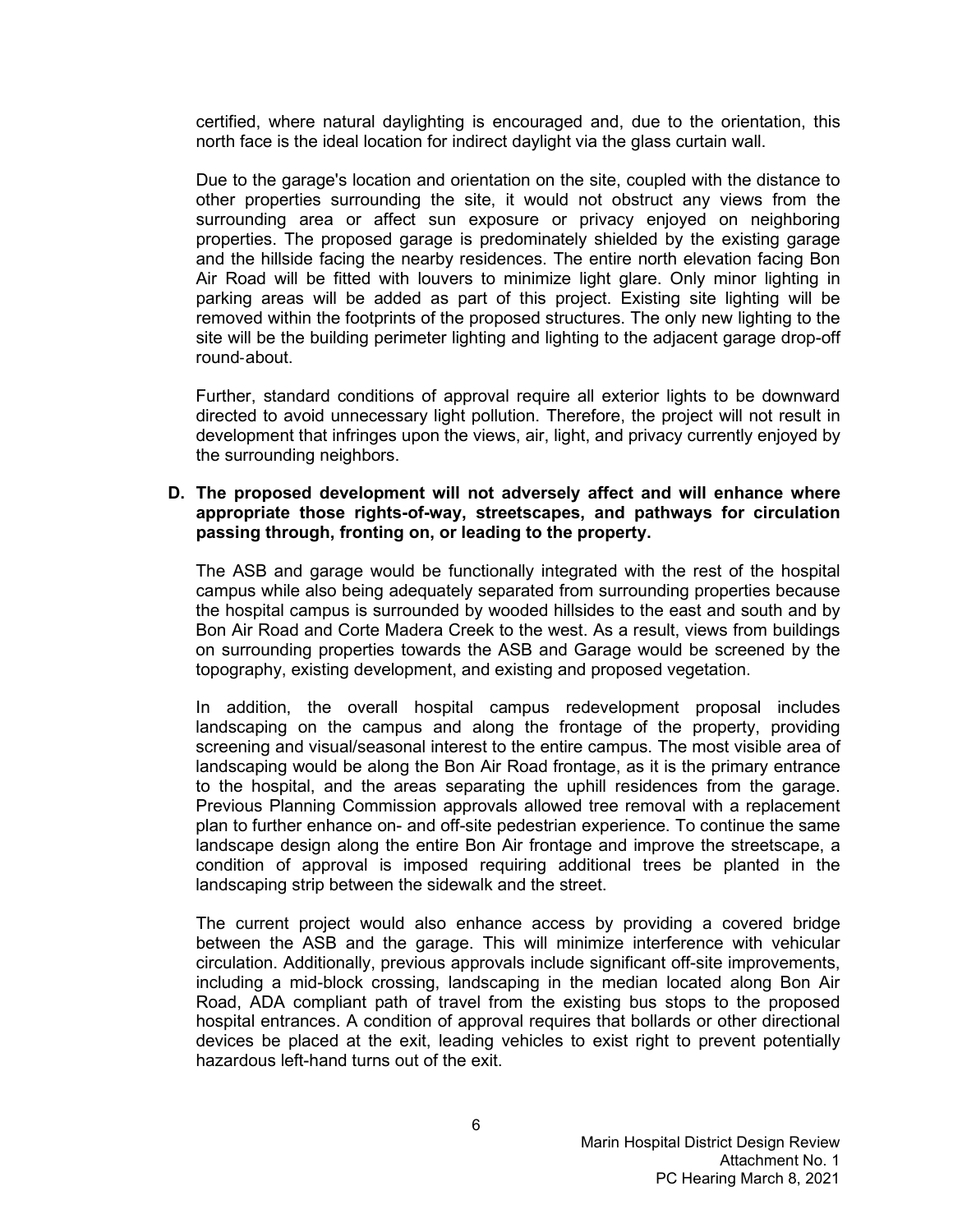# **E. The proposed development will provide appropriate separation between buildings, retain healthy native vegetation and other natural features, and be adequately landscaped consistent with fire safety requirements.**

The project will alter views to the campus from off-site locations. Both the ASB and the garage would be visible from Bon Air Road and Corte Madera Creek to the west. Landscaping required by previous approvals, and also required as a condition of approval of this application, would adequately screen the project from off-site locations. As documented in the partial revised landscape plan submitted on November 11, 2020, existing underground utilities have been mapped, and the landscape plan has been adjusted to account for the underground utilities. This revised landscape plan would ensure that a row of trees would be planted in a landscaping strip between the sidewalk and Bon Air Road, but allow the spacing of those trees to be more informal to avoid unnecessary conflicts with underground utilities. The landscape plan would now include root barriers to eliminate intrusions to the underground utilities while protecting the trees' health and well-being. All treewells along Bon Air Road, as well as on campus where underground utilities exist, would be fitted with solid walls and geotextile wrapped lightweight fill at the bottom to prevent root intrusions to the sidewalks and the underground utilities. Landscaping along the Bon Air Road frontage would consist of 24-inch box Big Leaf Maple and Coast Live Oak trees, spaced approximately 25 feet apart. Additional landscape, consisting of 24-inch Coast Live Oak, Redwood trees, and shrubs, would be provided in the area currently occupied by construction trailers, which front Bon Air Road.

Although the proposed structures are adequately separated from buildings on surrounding properties because the campus is surrounded by wooded hillsides to the east and south and Bon Air Road and Corte Madera Creek to the west, additional landscaping along Bon Air Road is necessary to further screen the proposed project. In particular, large trees such as Big Leaf Maple, Live Oak and Red Maple trees enhance the site and reduce off-site impacts to neighboring properties. Installation of root barriers would ensure the safety of the underground utilities while providing adequate protection for the trees to flourish to maturation. Once fully grown, the large trees would screen the hospital from off-site locations. With this modification, the proposed project will be harmonious with the site's institutional character in that the proposed structures will be functionally integrated and connected to the hospital campus.

8. **WHEREAS**, the project is consistent with the mandatory findings for Tree Removal Permit approval (Marin County Code Section 22.62.050).

In considering a Tree Removal Permit application, the decision authority may only grant approval or conditional approval based on a finding that removal of the tree(s) is necessary for the reasonable use and enjoyment of land under current zoning regulations and Countywide Plan and Community Plan (if applicable) policies and programs, taking into consideration the following criteria: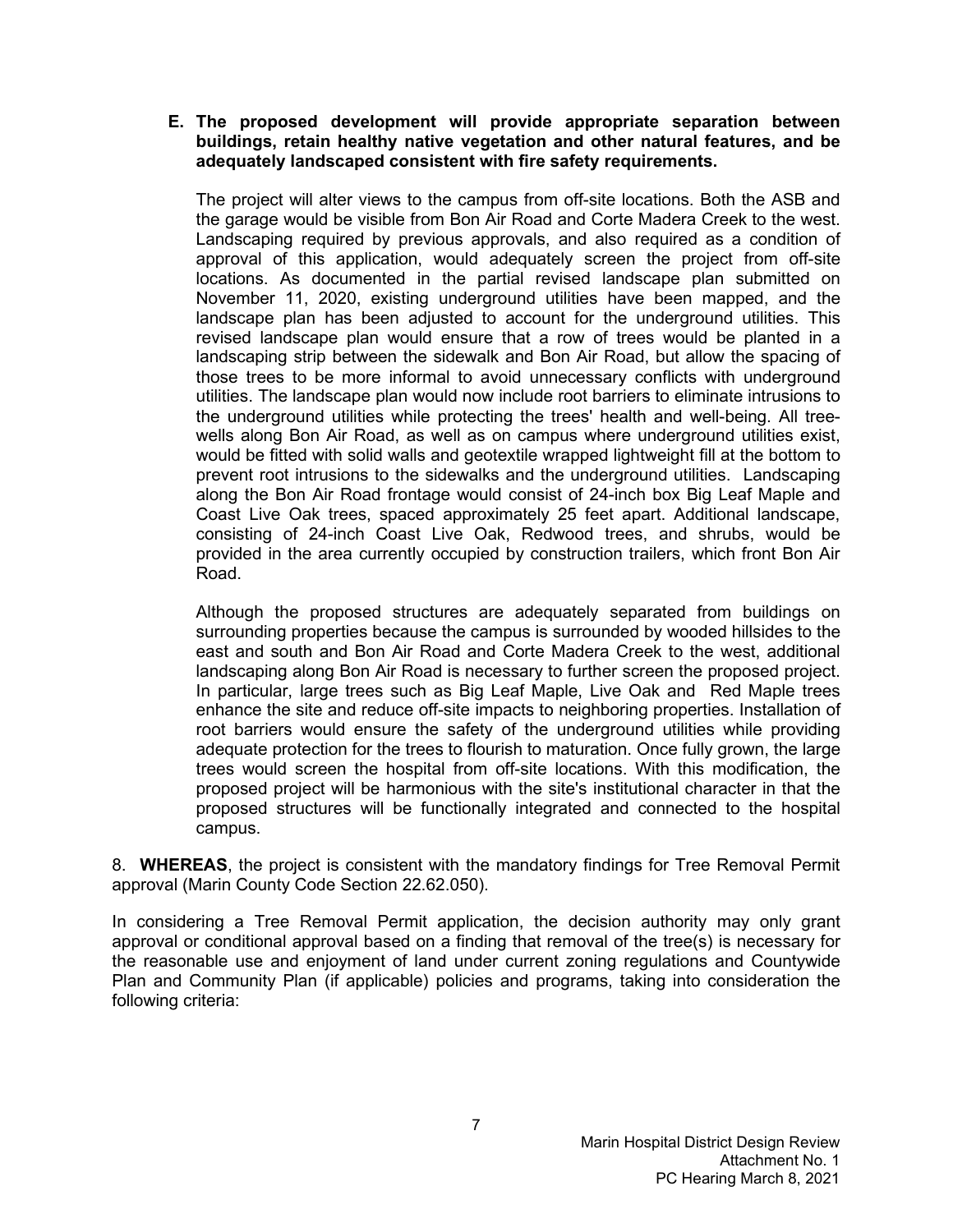### **A. Whether the preservation of the tree would unreasonably interfere with the development of land.**

Tree removal is necessary to accommodate the proposed garage and ASB. A total of 71 trees will be removed, of which five are designated as protected/heritage trees. Of those five protected/heritage trees, only two trees are classified as being in "good" to "fair health" and require replacement. The project replaces the five protected heritage trees with 21 new trees (including 11 oaks and ten western redbuds), with 15 western redbuds replacing landscape parking lot trees (outside of ASB the project boundary). Overall, the project will provide additional 36 trees planted throughout the campus. Additionally, as conditioned herein, the project would provide additional landscaping along the Bon Air Road frontage.

#### **B. The number, species, size and location of trees remaining in the immediate area of the subject property.**

The hillside around the hospital would continue to have a substantial number of native trees, which would be protected from damage by the EIR mitigation measures that are incorporated into the project, such as installing tree protection fencing. Further, all replacement trees will be native trees. As conditioned herein, the project will provide 36 trees planted throughout the campus as well as landscaping along the Bon Air Road frontage. The project will also provide additional landscape once the construction trailers are removed.

### **C. The number of healthy trees that the subject property can support.**

A total of 36 trees are proposed with the current scope of work, and the majority of those trees would be native. It is unlikely that the site can support more trees than what is proposed without becoming overcrowded and compromising woodland health. Because this is the last phase of the campus redevelopment plan, it is prudent that the applicants ensure all trees are in good health at the conclusion of the construction. To ensure the landscape plan is implemented as previously conditioned, and as modified herein, conditions of approval require that the applicant replaces any tree deemed in poor health with Coast Live Oak trees. Implementation of this conditional of approval would further preserve and maintain trees throughout the campus once construction is completed.

### **D. The topography of the surrounding land and the effects of tree removal on soil stability, erosion, and increased runoff.**

The erosion control plan, drainage improvements, stormwater treatment features, and additional landscaping would ensure that stability, erosion, and runoff would be adequately addressed.

### **E. The value of the tree to the surrounding area with respect to visual resources, maintenance of privacy between adjoining properties, and wind screening.**

Installation of the proposed landscaping plan, as modified herein, and tree replacement would minimize the adverse effects of the tree removal to the surrounding area and enhance the screening of development.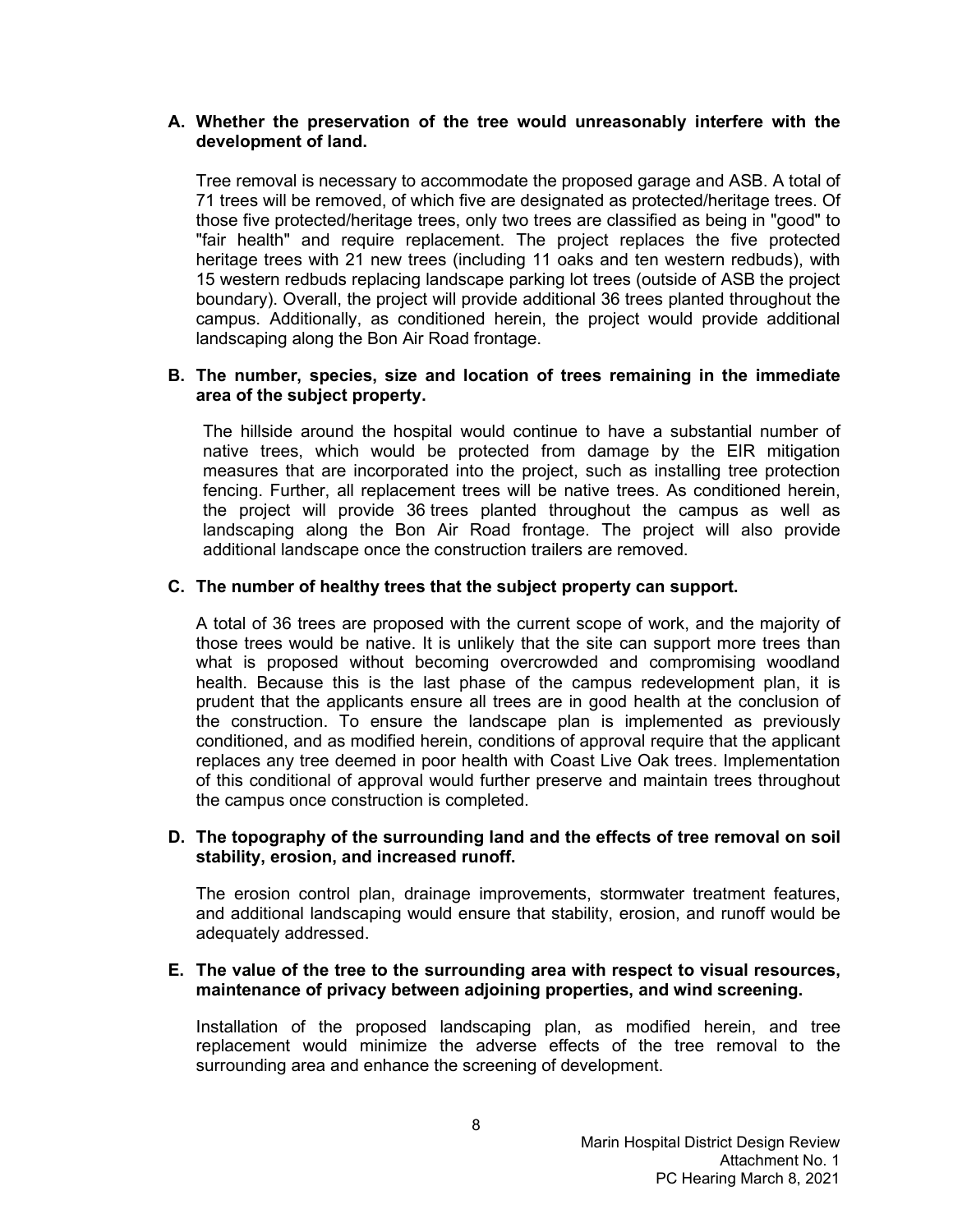**F. The potential for removal of a protected or heritage tree to cause a significant adverse effect on wildlife species listed as threatened or endangered by State or Federal resource agencies in compliance with the California Environmental Quality Act (CEQA).**

The proposed tree removal was evaluated in the project EIR, and feasible mitigation measures have been incorporated into the project by the applicant to reduce the environmental impacts from the tree removal to a less than significant impact.

**G. Whether there are alternatives that would allow for the preservation of the tree(s), such as relocating proposed improvements, use of retaining walls, use of pier and grade beam foundations, paving with a permeable substance, the use of tree care practices, etc.**

Alternative locations for the parking and ASB were evaluated in the project EIR and subsequent EIR addendum, but were considered to have greater impacts on the community than the proposed project. In particular, locating the garage and surface parking lot on the hillside screens it from public view, whereas locating it next to Bon Air Road would adversely affect the character of the local community.

# **SECTION II: ACTION**

NOW THEREFORE, BE IT RESOLVED that the project described in condition of approval 1 is authorized by the Marin County Planning Commission and is subject to the conditions of project approval.

This decision certifies the proposed project's conformance with the requirements of the Marin County Development Code and in no way affects the requirements of any other County, State, Federal, or local agency that regulates development. In addition to a Building Permit, additional permits and/or approvals may be required from the Department of Public Works, the appropriate Fire Protection Agency, the Environmental Health Services Division, water and sewer providers, Federal and State agencies.

# **SECTION III: CONDITIONS OF PROJECT APPROVAL**

NOW, THEREFORE, BE IT RESOLVED that the Marin County Planning Commission hereby approves the Marin Hospital District Design Review subject to the conditions listed below.

# **CDA-Planning Division**

1. This Marin Hospital Design Review approval authorizes the construction of (1) a five-story, 100,000-square-foot Ambulatory Services Building (ASB) with ground-level footprint totaling approximately 20,000 square feet; (2) a six-level parking structure with a ground-level footprint totaling approximately 20,000 square feet, which would be constructed adjacent to the existing parking structure on an existing surface parking lot. The parking structure would displace 75 at grade parking stalls and provide 417 replacement parking stalls; and (3) a pedestrian bridge spanning Schultz Drive and connecting the parking structures with the ASB and leads directly to the ASB lobby.

The proposed foot ASB would reach a maximum height of 72 feet above the surrounding grade, and rooftop equipment screening parapet would reach a maximum height of 86 feet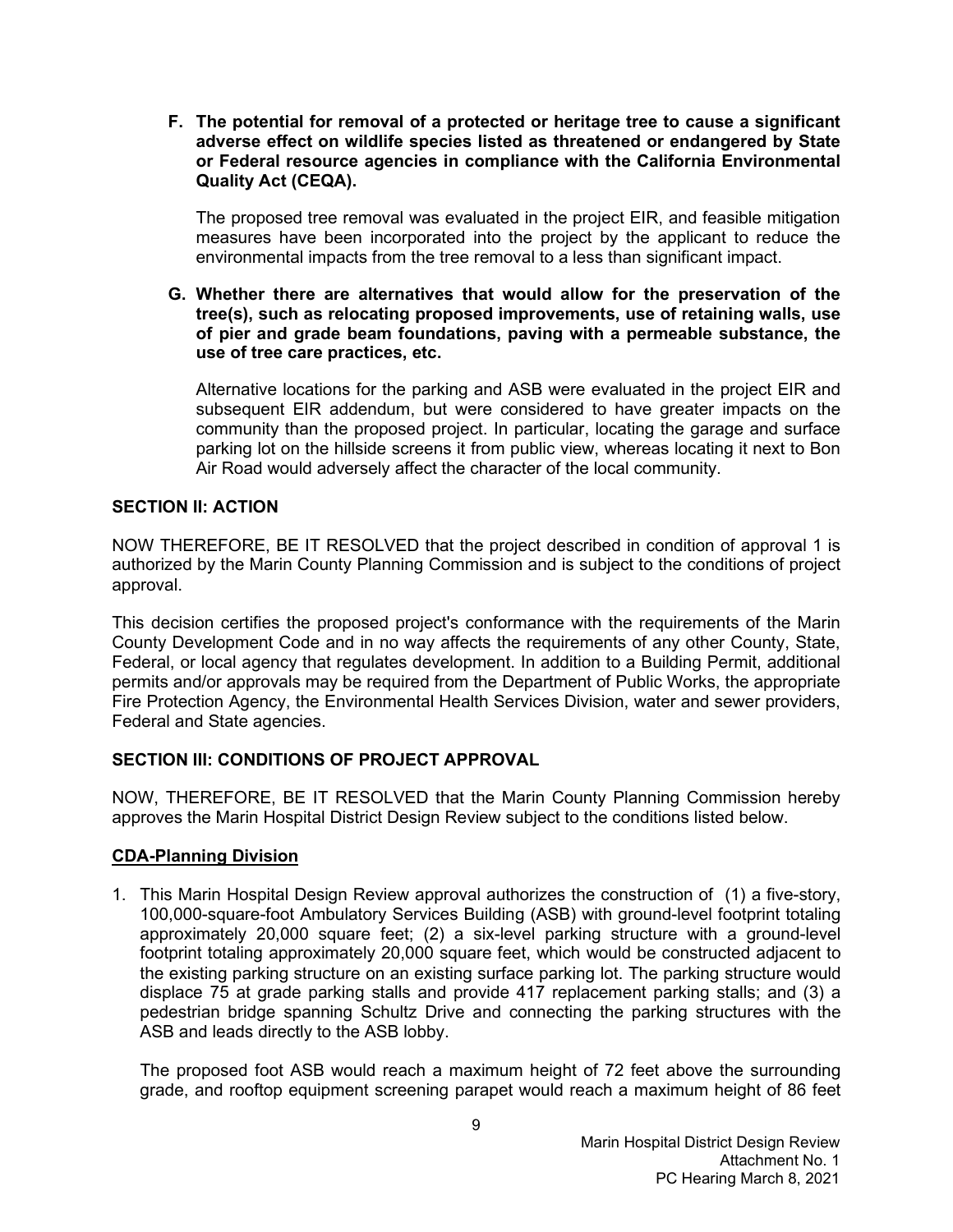above the surrounding grade. The exterior walls would provide over 100 feet of setback from all property lines. The parking structure would measure approximately 57 feet six inches to the sixth level parking deck, and an approximately 12 feet six inches high solar array will partially roof parking area. As measured to the solar array cover, the parking structure would measure approximately 70 feet above surrounding grade, and the exterior walls would have the following setbacks: 70 feet from the western front property line and over 100 feet from all other property lines.

Other improvements would also be entailed in this phase, including site grading (roughly 2,300 cubic yards of cut and 1,000 cubic yards of fill) to accommodate the new parking garage and ASB, tree removal, on- and off-site landscaping, lighting, and wayfinding and identification signs. Landscaping would feature a combination of a variety of ground cover shrubs, ornamental trees, native maple trees, which and would be planted on-site as well as around the perimeter of the property and the median on Bon Air Road. (The project will remove mostly existing parking lot trees that are in fair to poor health where the future ASB & garage footprints will be. A total of 71 trees will be removed, of which five are marked as protected/heritage trees. Of those five protected/heritage trees, only two qualify in "fair health" and require replacement. The project will exceed this requirement by providing a total of 21 new trees, including 11 oaks & ten western Redbuds.)

- 2. Plans submitted for a Building Permit shall substantially conform to plans identified as Exhibit A, entitled "Ambulatory Service Building," consisting of 95 sheets prepared by Perkins Eastman LBL, McCarthy Building Companies, KPFF Consulting Engineers, SWA, and Mazetti, received in final form on July 1, 2020, and November 11, 2020, and on file with the Marin County Community Development Agency, except as modified by the conditions listed herein.
	- a. The landscape plan shall incorporate all previously approved landscape plans, as well as modifications included the revised partial landscape plans submitted on November 11, 2020. Specifically, the applicant shall submit a comprehensive revised landscaping plan, illustrating landscaping in the entire length of the strip located between the sidewalk and the street, along Bon Air Road, south of the main access up to the point where the existing Redwood trees are growing.
	- b. Landscaping in the entire length of the strip located between the sidewalk and the street, along Bon Air Road, shall be a combination of 24-inch box Coast Live Oak and Big Leaf Maple, and shall be fitted with root barrier features as detailed in the revised landscape plan submitted on November 11, 2020.
	- c. Landscaping shall be provided in the area currently occupied by construction trailers, which front Bon Air Road. Landscaping shall consist of a combination of 24" Coast Oak, Redwood trees, and shrubs.
	- d. All landscaping shall be maintained by a permanent automatic irrigation sprinkler system.
	- e. Any unimproved rights-of-way contiguous with the property shall be landscaped by the applicant and incorporated into the required landscape plan.
	- f. Prior to issuance of a certificate of occupancy of whichever structure is built last, the applicant shall have all trees throughout the campus inspected by a licensed arborist. All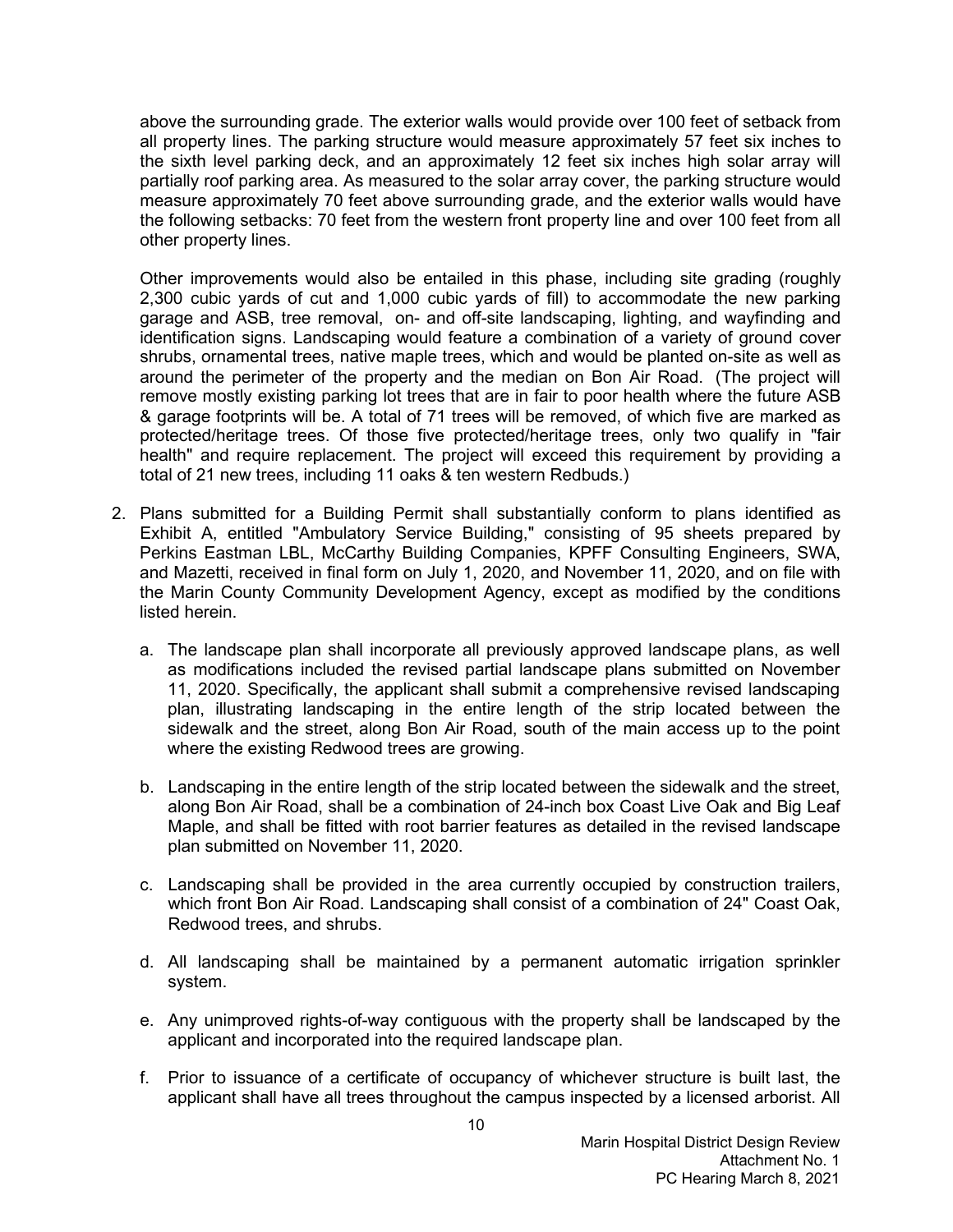trees generally deemed in poor health shall be removed and replaced with a similar native tree. In addition, the applicant shall implement a tree management plan to encourage mature growth and larger canopy coverage. This shall be submitted concurrent with the building permit for the current project. The applicant shall submit a report from the arborist verifying that this condition has been satisfied.

g. The applicant shall construct bollards or other directional devices to prevent left-turn out of the hospital's exit south of the ASB onto Bon Air Road. The construction of the bollards shall meet the standards specified by the Department of Public Works.

# **SECTION IV: VESTING**

NOW THEREFORE, BE IT RESOLVED that unless conditions of approval establish a different time limit or an extension to vest has been granted, any permit or entitlement not vested within three years of the date of the approval shall expire and become void. The permit shall not be deemed vested until the permit holder has actually obtained any required Building Permit or other construction permit and has substantially completed improvements in accordance with the approved permits, or has actually commenced the allowed use on the subject property, in compliance with the conditions of approval.

### **SECTION V: APPEAL RIGHTS**

NOW, THEREFORE, BE IT RESOLVED that this decision is final unless appealed to the Marin County Board of Supervisors. A Petition for Appeal and the required fee must be submitted in the Community Development Agency, Planning Division, Room 308, Civic Center, San Rafael, no later than eight business days from the date of this decision.

#### **SECTION VI: VOTE**

PASSED AND ADOPTED at a regular meeting of the Planning Commission of the County of Marin held on this  $8<sup>th</sup>$  day of March 2020 by the following vote:

AYES: COMMISSIONERS

NOES:

ABSENT:

| CHRISTINA L. DESSER, CHAIR       |
|----------------------------------|
| MARIN COUNTY PLANNING COMMISSION |

Attest: